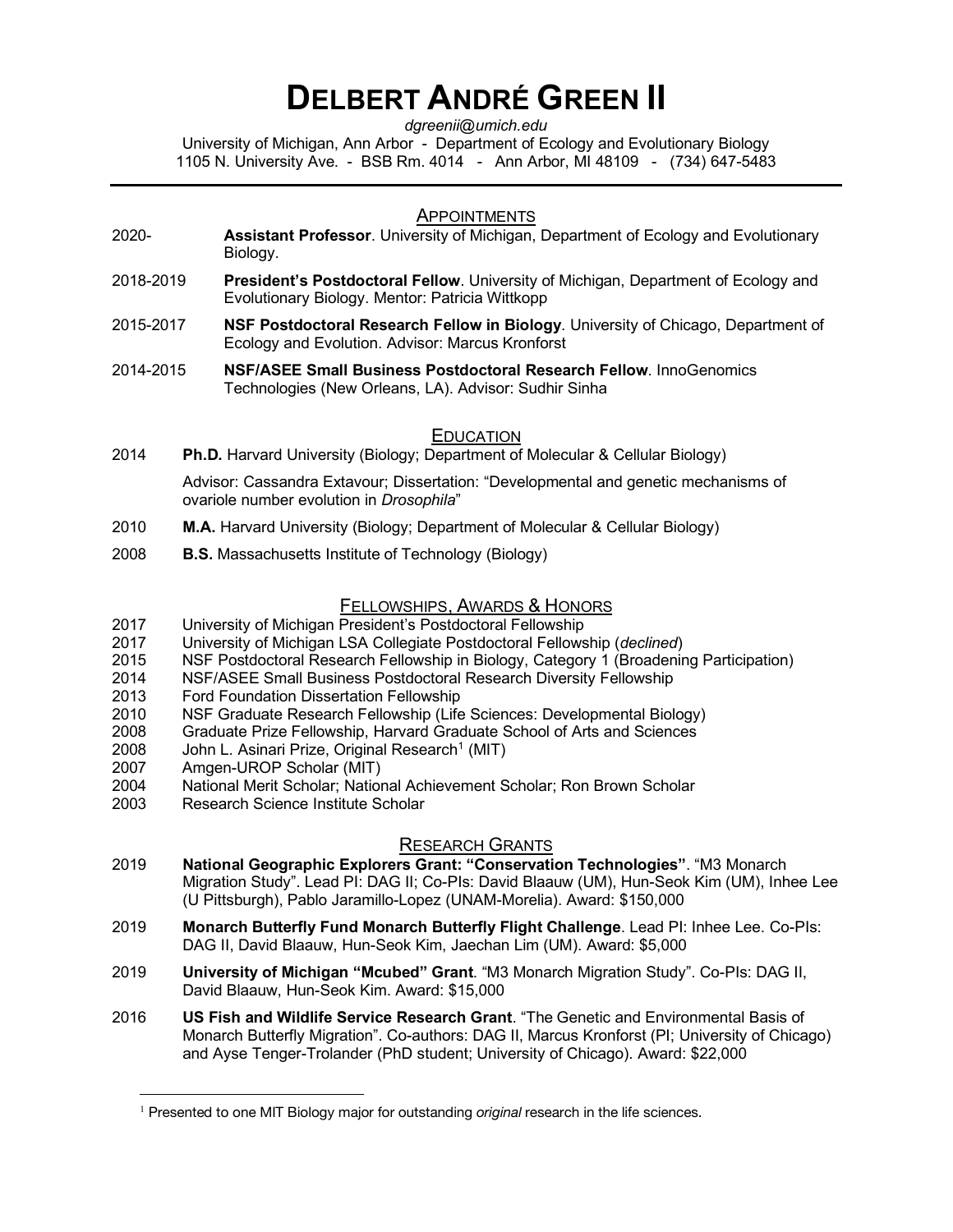PUBLICATIONS (\*indicates corresponding author)

- Yang M, Hsiao R, Carichner G, Ernst K, Lim J, **Green II DA**, Lee I, Blaauw D and Kim HS (2019). Migrating Monarch Butterfly Localization Using Multi-sensor Fusion Neural Networks. *Submitted to* the 2020 European Signal Processing Conference. arXiv:1912.06907 [eess.SP].
- **Green II DA\*** and MR Kronforst (2019). Monarch butterflies use an environmentally sensitive, internal timer to control overwintering dynamics. *Molecular Ecology*. 28: 3642-3655. https://doi.org/10.1111/mec.15178. [Press: 9 news outlets including Popular Science, The Wildlife Society, Earthsky, and UM News
- Loftus A, Murphy G, Brown H, Montgomery A, Tabak J, Baus J, Carroll M, **Green A**, Sikka S, and Sinha S (2017). Development and Validation of InnoQuant® HY, a System for Quantitation and Quality Assessment of Total Human and Male DNA Using High Copy Targets. *Forensic Science International: Genetics*. 29: 205-217. doi: https://doi.org/10.1016/j.fsigen.2017.04.009.
- Sinha S, Murphy G, Brown H, **Green A**, Montgomery A, Carroll M, and Tabak J (2015). Retrotransposable elements: Novel and sensitive DNA markers and their application in human identity. *Forensic Science International: Genetics Supplement Series*. 5: e627–e629. doi:10.1016/j.fsigss.2015.10.005
- **Green II DA** and Extavour CG. Insulin Signalling Underlies Both Plasticity and Divergence of a Reproductive Trait in *Drosophila* (2014). *Proceedings of the Royal Society London: B.* 281: 20132673. doi.org/10.1098/rspb.2013.2673 PMID: 24500165
- Donoughe S, Nakamura T, Ewen-Campen B, **Green II DA**, Henderson L and Extavour CG (2014). BMP signalling is required for generation of primordial germ cells in an insect. *Proceedings of the National Academy of Sciences of the USA.* 111(11): 4133-4138. doi: 10.1073/pnas.1400525111 PMID: 24591634.
- **Green II DA** and Extavour CG. Convergent evolution of a reproductive trait through distinct developmental mechanisms in *Drosophila* (2012)*. Developmental Biology.* 372(1): 120-130. doi: 10.1016/j.ydbio.2012.09.014 PMID: 23022298.
- Sarikaya DP, Belay AA, Ahuja A, **Green II DA**, Dorta A and Extavour, CG. The roles of cell size and cell number in determining ovariole number in *Drosophila* (2012). *Developmental Biology*. 363: 279- 289. PMID: 22200592
- Green II DA<sup>+</sup>, Sarikaya DP<sup>+</sup> and Extavour CG (2011). Counting in oogenesis. Cell and Tissue Research. 344(2): 207-212. (+ indicates co-first authorship) PMID: 21384182.

## INVITED TALKS (RESEARCH)

- [2020] American Society of Naturalists Vice Presidential Symposium. Cleveland, OH.
- 2020 Albion College, Dept. of Biology, Albion, MI
- 2020 UM School for Environment and Sustainability Conservation Ecology Seminar. Ann Arbor, MI<br>2019 Ecological and Evolutionary Genomics Gordon Research Seminar. Manchester, NH.
- Ecological and Evolutionary Genomics Gordon Research Seminar. Manchester, NH.
- 2019 San Francisco State University, Microbiology, Cell, and Molecular Biology Colloquium. San Francisco, CA.
- 2017 University of Michigan, Dept. of Ecology and Evolutionary Biology. Ann Arbor, MI.
- 2017 Society for Integrative and Comparative Biology Annual Meeting. New Orleans, LA.
- 2016 University of Chicago Darwinian Sciences Cluster Retreat. Chicago, IL.
- 2013 23<sup>rd</sup> European Drosophila Research Conference. Barcelona, Spain.
- 2013 Conference of Ford Fellows. Washington, D.C.
- 2008 MIT Biology Undergraduate Research Symposium. Cambridge, MA.